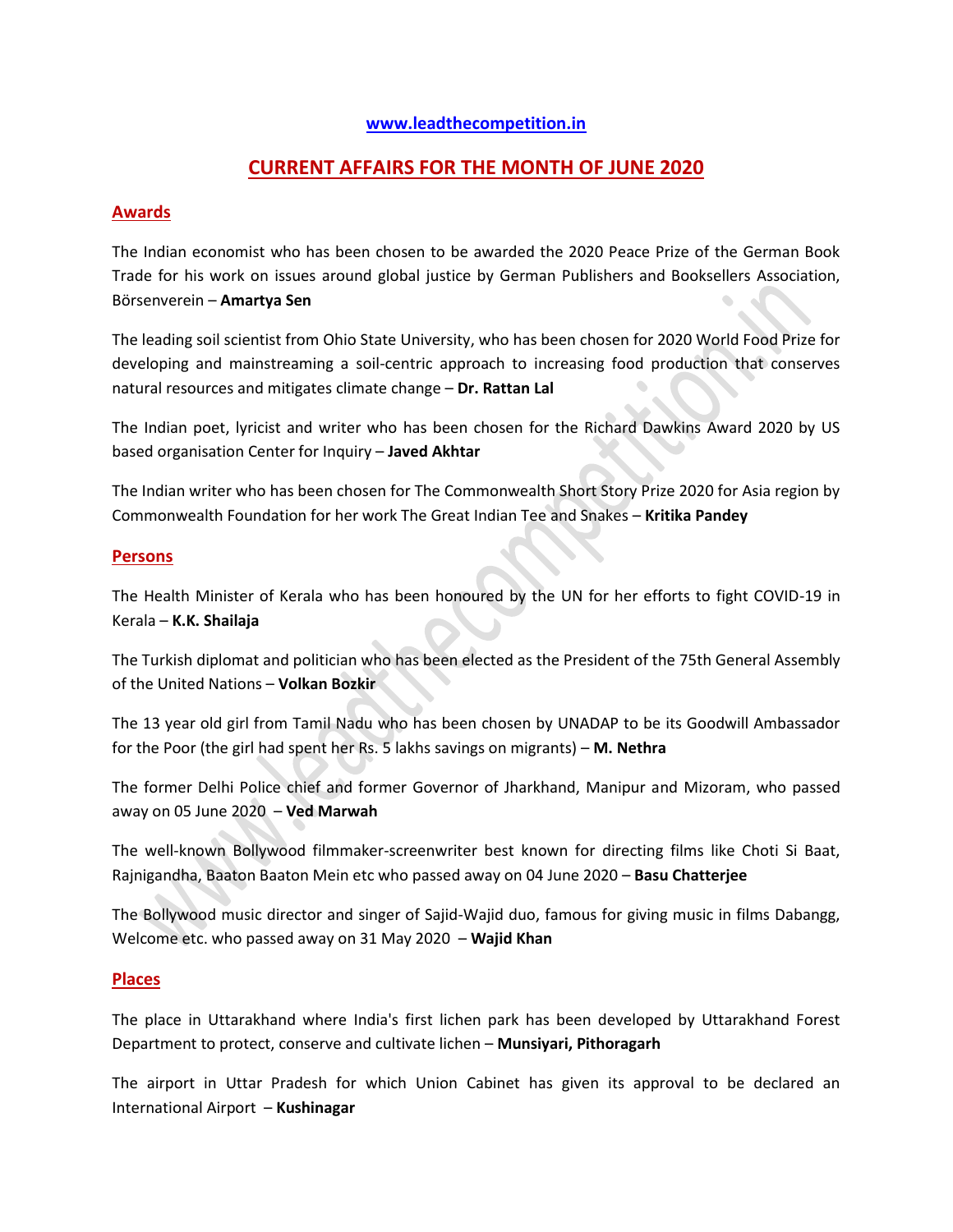The oil field in Tinsukia district of Assam which caught fire on June 9 resulting in death of 2 Oil India Limited persons – **Baghjan**

#### **Sports**

The Indian umpire who has been chosen to be a part of the International Cricket Council (ICC) Elite Panel of Umpires for the year 2020-21 – **Nitin Menon**

The two countries which have won the bid to host FIFA Women's World Cup 2023 beating the bid by Colombia – **Australia and New Zealand**

The cricketer who is only one from India to figure in 2020 Forbes' list of world's highest-paid athletes (list topped by Roger Federer, Christiano Ronaldo and Lionel Messi) – **Virat Kohli**

#### **Miscellaneous**

The rank of India in terms of money parked by its citizens and enterprises with Swiss banks at the end of 2019 (UK is ranked at the 1st position) – **77**

The theme of Statistics Day observed on 29 June 2020 to mark the birth anniversary of Prof. P C Mahalanobis – **SDG- 3 (Ensure healthy lives and promote well-being for all at all ages) & SDG- 5 (Achieve gender equality and empower all women and girls)**

The company which has become the first Indian company to touch \$150 billion in market capitalisation in stock market – **Reliance Industries**

The Indian Railways zone which has launched AI enabled robot Captain Arjun (Always be Responsible and Just Use to be Nice) to intensify the screening and surveillance of railway passengers and railway staff – **Central Railways**

The autonomous organisation under the Ministry of Road Transport and Highways which has become the first construction sector organisation to go 'Fully Digital' – **National Highways Authority of India**

The patriotic poem written by Kantakabi Laxmikanta Mohapatra which has been given the State anthem status by Odisha cabinet – **Bande Utkala Janani**

The special micro-credit facility scheme for providing affordable loan upto Rs. 10,000/- to street vendors launched by the Central Govt is named – **PM SVANIDHI**

The tropical cyclone which originated in Arabian Sea and made landfall near Mumbai causing loss of lives and property in Maharashtra was name – **Cyclone Nisarga**

#### **Garib Kalyan Rojgar Abhiyaan**

**Purpose**: To empower and provide livelihood opportunities in areas/ villages witnessing large number of returnee migrant workers affected by the devastating COVID-19.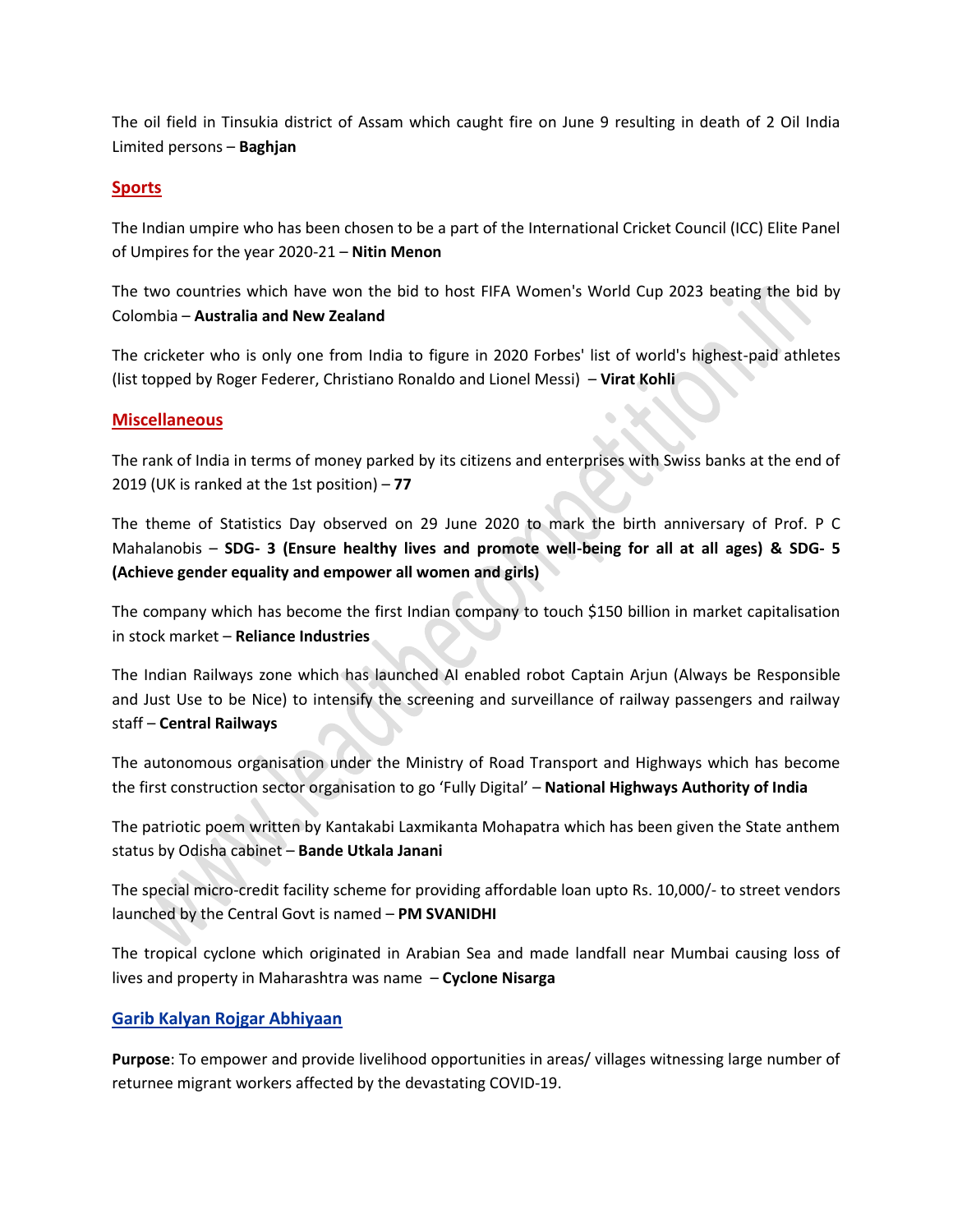**Launched by**: PM Shri Narendra Modi through video conferencing.

**Flagged-off from**: Village Telihar, Block Beldaur, district Khagaria, Bihar through Video-Conference attended by the CMs and Representatives of the 6 Participating States.

An amount of Rs 50,000 Crores would be spent for building durable rural infrastructure under the Garib Kalyan Rojgar Abhiyaan.

**States in which it will be implemented**: 1. Bihar; 2. Uttar Pradesh; 3. Madhya Pradesh; 4. Rajasthan; 5. Odisha and 6. Jharkhand

**Work areas identified**: 1. Construction of Community sanitation centre (CSC); 2. Construction of Gram Panchayat Bhawan; 3. Works under 14th FC funds; 4. Construction of National Highway works; 5. Water conservation & Harvesting works; 6. Construction of Wells; 7. Plantation works; 8. Horticulture; 9. Construction of Anganwadi Centers; 10. Construction of rural housing works; 11. Rural connectivity works; 12. Solid and liquid waste management works; 13. Construction of farm ponds; 14. Construction of cattle sheds; 15. Construction of poultry sheds; 16. Construction of Goat Shed; 17. Construction of Vermi-compost structures; 18. Railway; 19. RURBAN; 20. PM Kusum; 21. Bharat Net; 22. CAMPA plantation; 23. PM Urja Ganga Project; 24. KVK training for Livelihoods; 25. District Mineral Foundation Trust (DMFT) works.

#### **Sushant Singh Rajput**

Born: 21.01.1986; Death: 14.06.2020

Actor, Entrepreneur and Philanthropist

Debut TV serial: **Kis Desh Mein Hai Meraa Dil** (2008)

Debut Film: **Kai Po Che**

Other Films: Shuddh Desi Romance (2013), Detective Byomkesh Bakshy! (2015), PK (2014), M.S. Dhoni: The Untold Story (2016), Kedarnath (2018) and Chhichhore (2019).

Launched **Sushant4Education** programme to help students achieve their dreams.

#### **MSP for Kharif 2020-21**

| Sl. No | Crop            | MSP (Rs.) |
|--------|-----------------|-----------|
| 1.     | Paddy (Common)  | 1,868     |
| 2.     | Paddy (Grade A) | 1,888     |
| 3.     | Maize           | 1,850     |
|        | Tur (Arhar)     | 6,000     |
| 5.     | Groundnut       | 5,275     |
|        | Sunflower Seed  | 5,885     |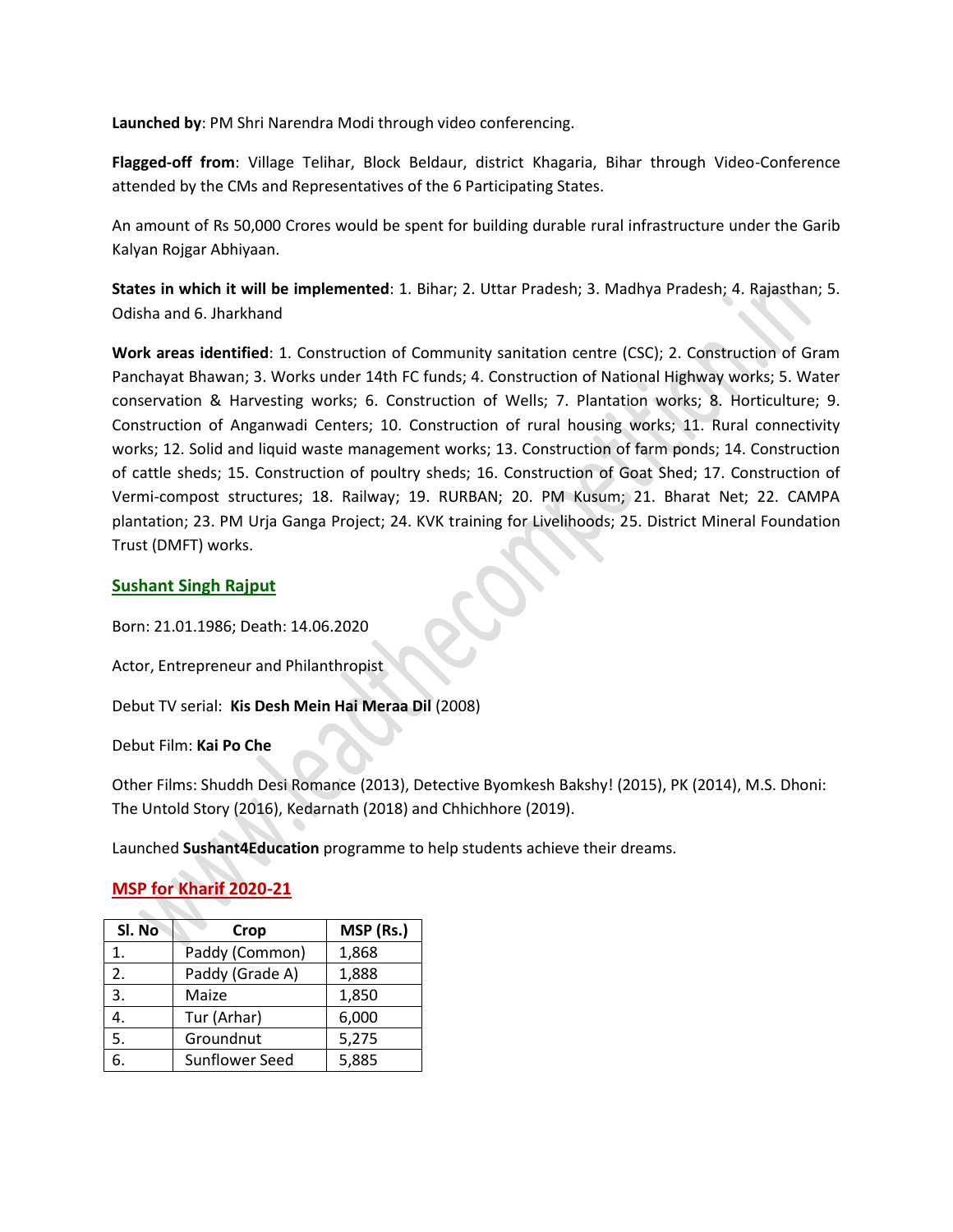# **FSSAI's Food Safety Index 2019-20**

| <b>Large States</b> |              |      | <b>Small States</b> | <b>Union Territories</b> |                 |
|---------------------|--------------|------|---------------------|--------------------------|-----------------|
| <b>Rank</b>         | <b>State</b> | Rank | <b>State</b>        | Rank                     |                 |
|                     | Gujarat      |      | Goa                 |                          | Chandigarh      |
|                     | Tamil Nadu   |      | Manipur             |                          | Delhi           |
|                     | Maharashtra  |      | Meghalaya           |                          | Andaman islands |

# **Important Days of June**

| Rank                                                          | <b>State</b>                                                                                                  | Rank | <b>State</b>                                                               | Rank | UT              |  |
|---------------------------------------------------------------|---------------------------------------------------------------------------------------------------------------|------|----------------------------------------------------------------------------|------|-----------------|--|
| 1.                                                            | Gujarat                                                                                                       | 1.   | Goa                                                                        | 1.   | Chandigarh      |  |
| 2.                                                            | <b>Tamil Nadu</b>                                                                                             | 2.   | Manipur                                                                    | 2.   | Delhi           |  |
| 3.                                                            | Maharashtra                                                                                                   | 3.   | Meghalaya                                                                  | 3.   | Andaman islands |  |
|                                                               | <b>Important Days of June</b>                                                                                 |      |                                                                            |      |                 |  |
|                                                               | Global Day of Parents: 01 June 2020<br>Designated by: United Nations General Assembly<br>First observed: 2012 |      |                                                                            |      |                 |  |
|                                                               | World Milk Day: 01 June 2020                                                                                  |      |                                                                            |      |                 |  |
|                                                               |                                                                                                               |      | Designated by: Food and Agricultural Organisation                          |      |                 |  |
|                                                               | First observed: 2001                                                                                          |      |                                                                            |      |                 |  |
|                                                               | Theme: 20th Anniversary of World Milk Day                                                                     |      |                                                                            |      |                 |  |
|                                                               |                                                                                                               |      | International Day of Innocent Children Victims of Aggression: 04 June 2020 |      |                 |  |
|                                                               | Designated by: UN General Assembly                                                                            |      |                                                                            |      |                 |  |
|                                                               | First observed: 1983                                                                                          |      |                                                                            |      |                 |  |
|                                                               | World Environment Day: 05 June 2020                                                                           |      |                                                                            |      |                 |  |
|                                                               | Designated by: United Nations General Assembly                                                                |      |                                                                            |      |                 |  |
|                                                               | First observed: 1974                                                                                          |      |                                                                            |      |                 |  |
|                                                               | Host Country: Colombia                                                                                        |      |                                                                            |      |                 |  |
|                                                               | Theme: Biodiversity                                                                                           |      |                                                                            |      |                 |  |
|                                                               | World Food Safety Day: 07 June 2020                                                                           |      |                                                                            |      |                 |  |
|                                                               | Designated by: United Nations General Assembly                                                                |      |                                                                            |      |                 |  |
|                                                               | First observed: 2019                                                                                          |      |                                                                            |      |                 |  |
|                                                               | Theme: Food Safety - Everyone's Business                                                                      |      |                                                                            |      |                 |  |
|                                                               | World Ocean Day: 08 June 2020                                                                                 |      |                                                                            |      |                 |  |
|                                                               | Designated by: UN General Assembly                                                                            |      |                                                                            |      |                 |  |
| First Observed in: 2009<br>Action focus: Gender and the Ocean |                                                                                                               |      |                                                                            |      |                 |  |
| World Day Against Child Labour: 12 June 2020                  |                                                                                                               |      |                                                                            |      |                 |  |
| Designated by: International Labour Organization              |                                                                                                               |      |                                                                            |      |                 |  |
| First Observed in: 2002                                       |                                                                                                               |      |                                                                            |      |                 |  |
| Theme: Protect Children from Labour, now more than ever       |                                                                                                               |      |                                                                            |      |                 |  |
| World Blood Donor Day: 14 June 2020                           |                                                                                                               |      |                                                                            |      |                 |  |
| Designated by: World Health Organisation                      |                                                                                                               |      |                                                                            |      |                 |  |
| First Observed in: 2004                                       |                                                                                                               |      |                                                                            |      |                 |  |
| Theme: Safe Blood Saves Lives                                 |                                                                                                               |      |                                                                            |      |                 |  |
| Slogan: Give blood and make the world a healthier place       |                                                                                                               |      |                                                                            |      |                 |  |
| World Elder Abuse Awareness Day: 15 June 2020                 |                                                                                                               |      |                                                                            |      |                 |  |
| Designated by: UN General Assembly                            |                                                                                                               |      |                                                                            |      |                 |  |
|                                                               | First Observed in: 2012                                                                                       |      |                                                                            |      |                 |  |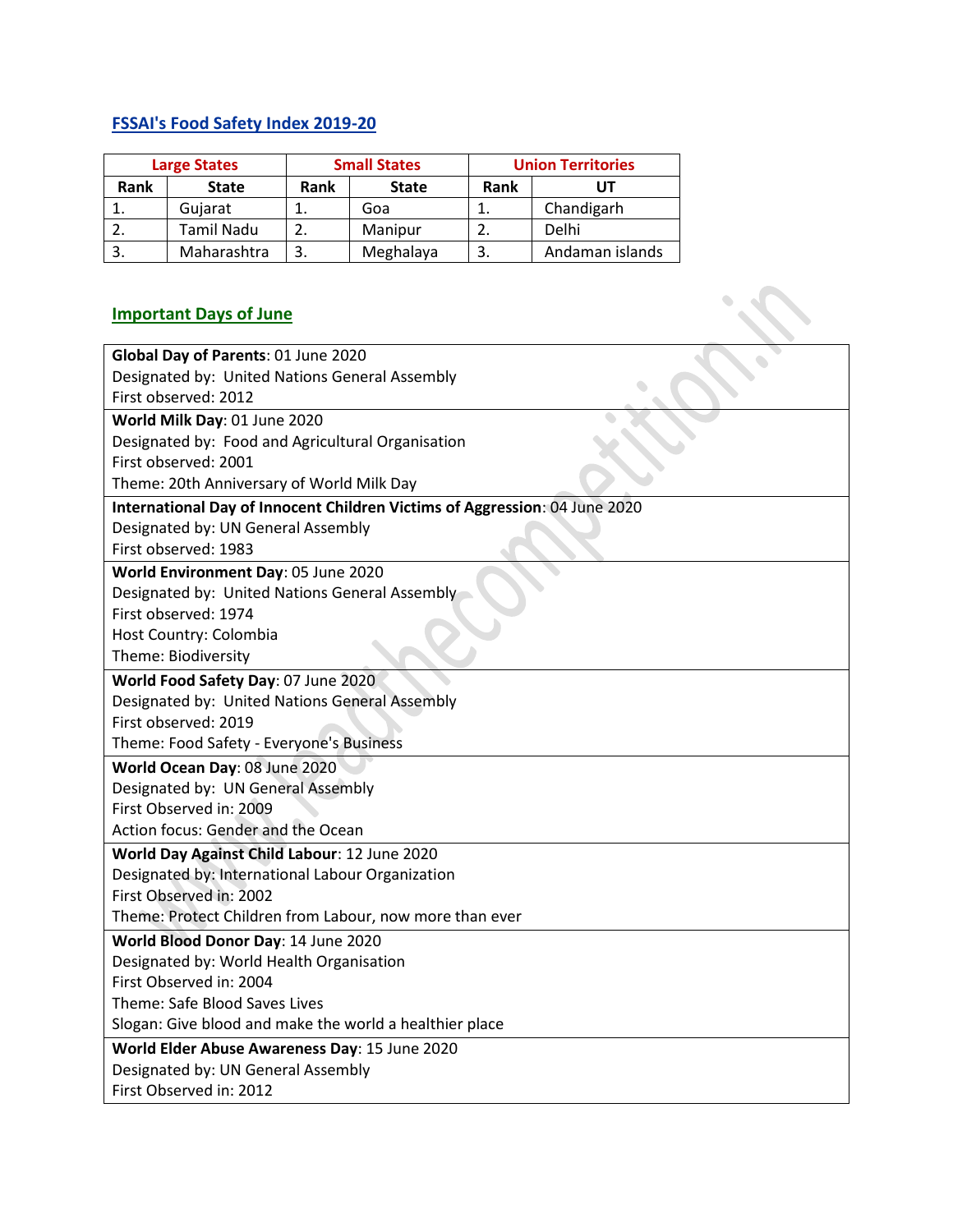| World Day to Combat Desertification and Drought: 17 June 2020                                        |
|------------------------------------------------------------------------------------------------------|
| Designated by: UN General Assembly                                                                   |
| First Observed in: 1995                                                                              |
| Theme: Food. Feed. Fibre. - the links between consumption and land                                   |
| International Day for Elimination of Sexual Violence in Conflict: 19 June 2020                       |
| Designated by: United Nations General Assembly                                                       |
| First Observed in: 2015                                                                              |
| World Refugee Day: 20 June 2020                                                                      |
| Designated by: UN General Assembly                                                                   |
| Theme: Every Action Counts                                                                           |
| First Observed in: 2001                                                                              |
| International Day of Yoga: 21 June 2020                                                              |
| Designated by: United Nations General Assembly                                                       |
| Theme: Yoga for Health - Yoga at Home                                                                |
| First Observed in: 2015                                                                              |
| Olympic Day: 23 June 2020                                                                            |
| Designated by: International Olympic Committee                                                       |
| First Observed in: 1948                                                                              |
| Theme: Move, Learn and Discover                                                                      |
| Observed to: Celebrate the foundation of the International Olympic Committee at the Sorbonne, Paris, |
| on 23 June 1894.                                                                                     |
| International Widows Day: 23 June 2020                                                               |
| Designated by: United Nations General Assembly                                                       |
| First Observed in: 2011                                                                              |
| International Day against Drug Abuse and Illicit Trafficking: 26 June 2020                           |
| Designated by: UN General Assembly                                                                   |
| First Observed in: 1988                                                                              |
| Theme: Better Knowledge for Better Care                                                              |
|                                                                                                      |
|                                                                                                      |

# **India Rankings 2020 for Higher Educational Institutions (NIRF)**

Released by: **Union HRD Minister**

# **Overall**

|    | Indian Institute of Technology, Madras |
|----|----------------------------------------|
|    | Indian Institute of Science, Bengaluru |
| 3. | Indian Institute of Technology, Delhi  |

| <b>University</b> |                                        |     | <b>Engineering</b>                     |  |  |
|-------------------|----------------------------------------|-----|----------------------------------------|--|--|
|                   | Indian Institute of Science, Bengaluru | 1.  | Indian Institute of Technology, Madras |  |  |
|                   | Jawaharlal Nehru University, Delhi     |     | Indian Institute of Technology, Delhi  |  |  |
|                   | Banaras Hindu University, Varanasi     | -3. | Indian Institute of Technology, Bombay |  |  |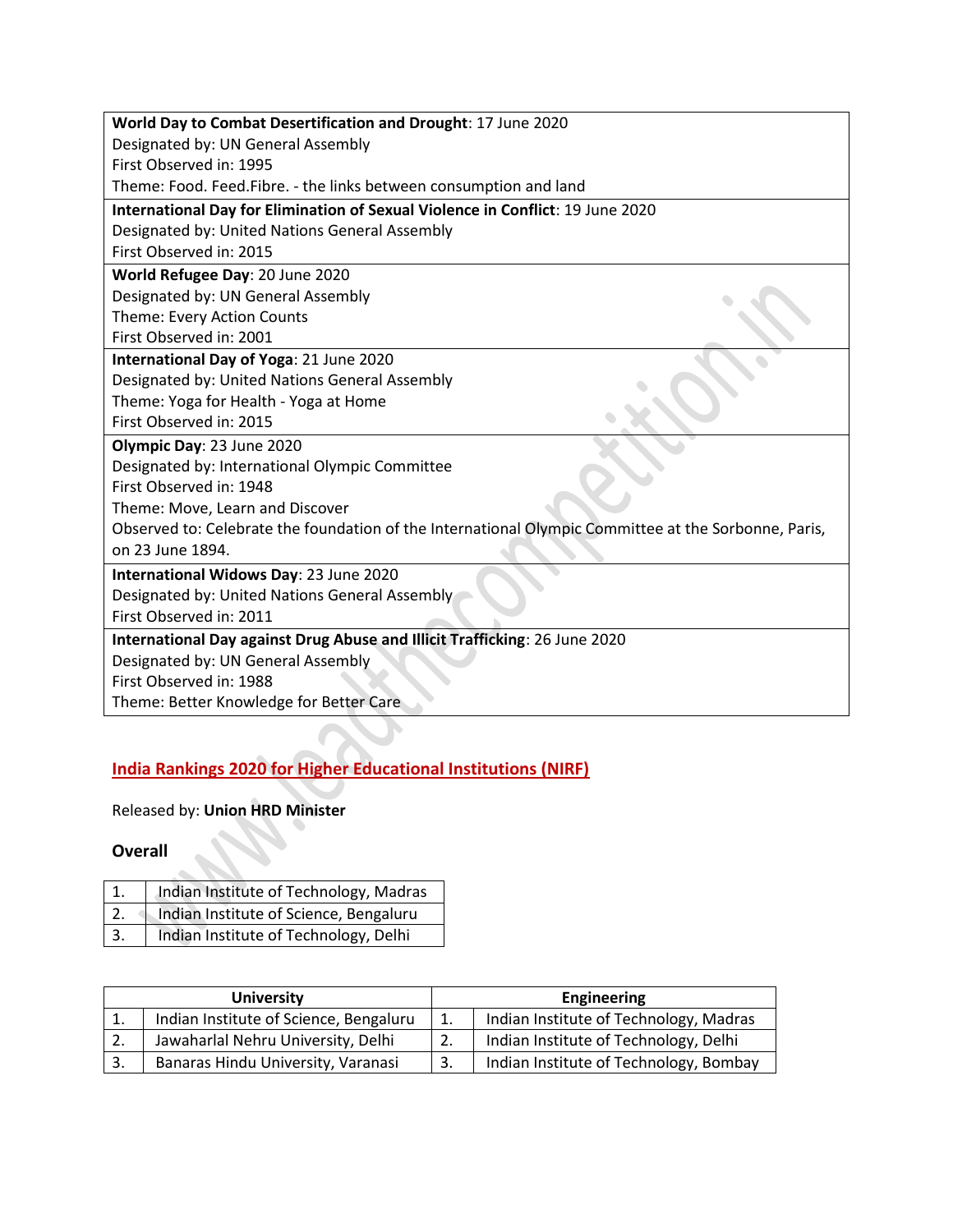| Management |                                           | <b>Colleges</b> |                                            |
|------------|-------------------------------------------|-----------------|--------------------------------------------|
| 1.         | Indian Institute of Management, Ahmedabad | 1.              | Miranda House, Delhi                       |
| 2.         | Indian Institute of Management, Bengaluru | 2.              | Lady Shri Ram College for Women, New Delhi |
| 3.         | Indian Institute of Management, Calcutta  | -3.             | Hindu College, Delhi                       |

#### **QS World University Rankings 2021**

| Rank | <b>University</b>                     | Rank | <b>University</b>                      |
|------|---------------------------------------|------|----------------------------------------|
| 1.   | Massachusetts Institute of Technology | 172. | Indian Institute of Technology, Bombay |
| 2.   | <b>Stanford University</b>            | 185. | Indian Institute of Science, Bengaluru |
| -3.  | <b>Harvard Universtiy</b>             | 193  | Indian Institute of Technology, Delhi  |

| Rank             | Country        | Rank | Country       |
|------------------|----------------|------|---------------|
| $\mathbf 1$      | Denmark        | 107. | <b>Bhutan</b> |
| $\overline{2}$ . | Luxembourg     | 120. | China         |
| 3.               | Switzerland    | 142. | Pakistan      |
|                  | United Kingdom | 145. | Nepal         |
| 5.               | France         | 168. | India         |

#### **Environmental Performance Index 2020**

#### **CHAMPIONS Platform**

Launched by: Prime Minister Shri Narendra Modi

CHAMPIONS: which stands for **Creation and Harmonious Application of Modern Processes for Increasing the Output and National Strength**

The portal is basically for making the smaller units big by solving their grievances, encouraging, supporting, helping and handholding. It is a real one-stop-shop solution of MSME Ministry.

Detailed objectives of CHAMPIONS:

1. Grievance Redressal: To resolve the problems of MSMEs including those of finance, raw materials, labor, regulatory permissions etc particularly in the Covid created difficult situation;

1. To help them capture new opportunities: including manufacturing of medical equipments and accessories like PPEs, masks, etc and supply them in National and International markets;

1. To identify and encourage the sparks: i.e. the potential MSMEs who are able to withstand the current situation and can become national and international champions.